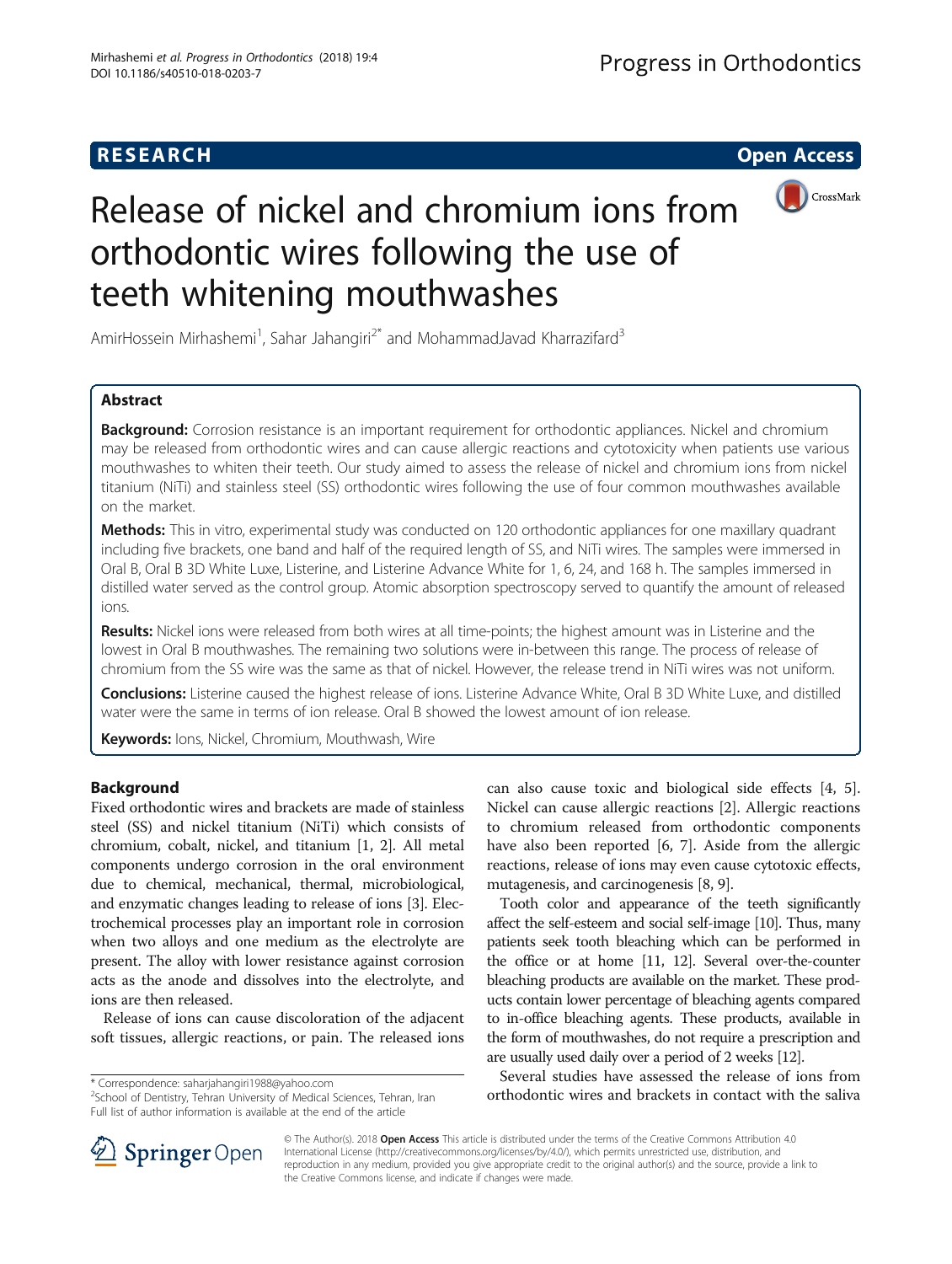Table 1 Details of the tested whitening mouthrinses

| Mouthwash                       | Ingredients                                                                                                                                                                                                                                                                                                        | Manufacturer                               |
|---------------------------------|--------------------------------------------------------------------------------------------------------------------------------------------------------------------------------------------------------------------------------------------------------------------------------------------------------------------|--------------------------------------------|
| Oral B                          | Aqua, glycerin, polysorbare 20, aroma,<br>methyl paraben, cetylpyridinium<br>chloride, sodium fluoride, sodium<br>saccharin, sodium benzoate,<br>propylparaben, CI 42051, CI 47005                                                                                                                                 | Procter & Gamble.<br>Weighbridge, UK       |
| Oral B 3D<br>White Luxe         | Aqua, glycerin, alcohol, aroma,<br>methyl paraben, poloxamer 407,<br>cetylpyridinium chloride, sodium<br>fluoride, sodium saccharin, propyl<br>paraben, CI 42051, CI 47005                                                                                                                                         | Procter & Gamble,<br>Weighbridge, UK       |
| l isterine                      | Aqua, sorbitol, propylene glycol,<br>aroma, poloxamer 407, sodium<br>sulfate, phosphoric acid, eucalyptol,<br>methyl salicylate, thymol, sodium<br>benzoate, sodium saccharin, menthol,<br>sucralose, disodium phosphate                                                                                           | Johnson & Johnson<br>S.P.A, Pomezia, Italy |
| l isterine<br>Advanced<br>White | Aqua, alcohol, sorbitol,<br>tetrapotassium pyrophosphate,<br>pentasodium triphosphate, citric<br>acid, poloxamer 407, sodium<br>benzoate, eucalyptol, thymol, sodium<br>saccharin, sodium fluoride, menthol,<br>sucralose, tetrasodium<br>pyrophosphate, propylene glycol,<br>sucralose, aroma, disodium phosphate | Johnson & Johnson<br>S.P.A, Pomezia, Italy |

and fluoridated mouthwashes. A previous study stated that orthodontists must be careful when prescribing mouthwashes for orthodontic patients with orthodontic appliances [[13](#page-4-0)]. Release of ions increases with increase in the pH [[14](#page-4-0)]. It has been reported that the amount of ions released from NiTi wires is higher than that released from SS wires [[15\]](#page-4-0).

Our study aimed to assess the release of nickel and chromium ions during immersion in Listerine, Oral B, Oral B 3D White Luxe, and Listerine Advance White.

## Methods

In this in vitro, experimental study, release of nickel and chromium ions from a complex of one 0.016-in wire (NiTi or SS), five brackets, and one band (American Orthodontics, Sheboygan USA) immersed in different mouthwashes was evaluated. Four different mouthwashes (Listerine, Oral B, Oral B 3D White Luxe, and Listerine Advanced White) and distilled water as the control group were used in this study (Table 1). A total

of 120 wires were obtained (60 NiTi and 60 SS wires). The wires were cleaned using acetone, rinsed with distilled water, and dried. Orthodontic components for one maxillary quadrant including five brackets, one band and wire were placed in a screw-top vial (10 mm volume and a total of 120 samples). Since sample size was 3 in each group [\[16](#page-4-0)] and the assessments were made at four time-points, a total of 60 wires were used. The vials were divided into five groups each with 24 samples. In each group, 10 mL of the respective solutions were poured (12 containers containing SS and 12 containing NiTi wires).

The samples were incubated at 37 °C for 1, 6, and 12 h and 1 week. At each time-point, 15 vials of each type of wire were randomly chosen and removed from the incubator. The wires were removed from the solution, and then, one drop of 65% nitric acid was added to stabilize the released ions. Calibration was done by measuring the amount of nickel released using atomic absorption spectroscopy. Univariate ANOVA served to assess the effect of mouthwashes on release of nickel and chromium ions from the orthodontic wires. Since the interaction of the variables was significant, one-way ANOVA and Tukey's HSD test were used to assess the effect of each variable.

## Results

The results showed an increase in release of nickel and chromium ions in all mouthwashes and at all time-points from both types of wires (Tables 2, [3](#page-2-0), [4](#page-2-0), [5, 6,](#page-3-0) and [7](#page-3-0)). The release of nickel ions from both types of wires at all time- points was the highest in Listerine and the lowest in Oral B. The other two solutions were somewhere between this range. Also, the release of chromium from SS wires was similar to that of nickel from NiTi with the difference that chromium release did not follow a uniform trend as in NiTi wires.

# Discussion

Our results showed the release of nickel and chromium ions from orthodontic wires in mouthwashes but not in distilled water. This release from SS wires was less than that from NiTi wires. At all time-points, release of both ions in Listerine was the highest from both wires. However, the rate of release of nickel from SS wire at 24 h

Table 2 Release of chromium ions from NiTi wires at various time-points

|       | L&D   | 0&D  | LB&D  | <b>OB&amp;D</b> | L&O   | L&LB  | L&OB  | O&LB | O&OB | OB&LB |
|-------|-------|------|-------|-----------------|-------|-------|-------|------|------|-------|
| 1 h   | 0.001 | 0.00 | 0.00  | 0.75            | 0.42  | 0.42  | 0.005 | 1.00 | 0.08 | 0.08  |
| 6 h   | 0.00  | 0.24 | 0.48  | 0.48            | 0.004 | 0.002 | 0.002 | 0.97 | 0.97 | 1.00  |
| 24 h  | 0.001 | 0.13 | 0.001 | 0.01            | 0.02  | 1.00  | 0.28  | 0.02 | 0.53 | 0.28  |
| 168 h | 0.00  | 0.00 | 0.00  | 0.00            | 0.02  | 0.00  | 0.00  | 0.00 | 0.00 | 0.00  |

D distilled water, L Listerine, O Oral B, LB Listerine Advance White, OB Oral B 3D White Luxe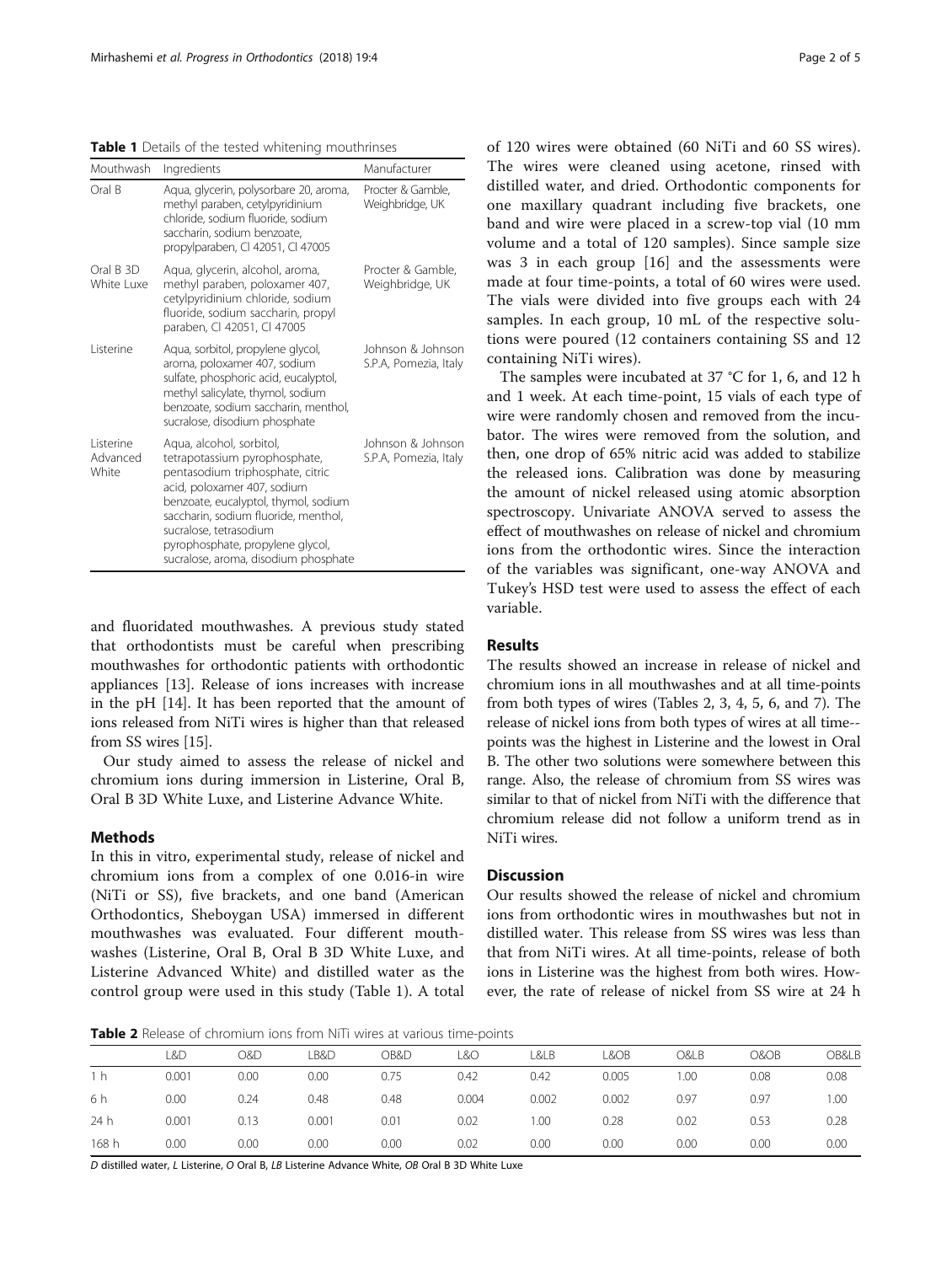|       | L&D   | O&D   | LB&D | <b>OB&amp;D</b> | L&O   | L&LB | l&OB. | O&LB  | O&OB | OB&LB |
|-------|-------|-------|------|-----------------|-------|------|-------|-------|------|-------|
| 1 h   | 0.16  | 0.85  | 0.16 | 0.85            | 0.03  | 1.00 | 0.03  | 0.03  | 00.1 | 0.03  |
| 6 h   | 0.02  | 0.70  | 0.05 | 0.96            | 0.003 | 0.96 | 0.05  | 0.008 | 0.35 | 0.14  |
| 24 h  | 0.02  | 0.06  | 0.13 | 0.9             | 0.00  | 0.82 | 0.06  | 0.001 | 0.02 | 0.28  |
| 168 h | 0.003 | 0.003 | 0.01 | 0.001           | 0.00  | 0.82 | 0.82  | 0.00  | 0.00 | 0.28  |

<span id="page-2-0"></span>Table 3 Release of chromium ions from SS wires at various time points

D distilled water, L Listerine, O Oral B, LB Listerine Advance White, OB Oral B 3D White Luxe

and 1 week in Listerine was similar to that in Oral B 3D White Luxe. The amount of released chromium ions at 1 week from SS wire in Oral B 3D White Luxe was higher than that in Listerine. It seems that Oral B 3D White Luxe caused greater release of ions at 1 week. Also, our results showed that the lowest release of ions occurred in Oral B, although the release of chromium ions from NiTi wire did not completely follow this trend.

Since it has been reported that nickel and chromium ions may have toxic or carcinogenic effects [[17, 18](#page-4-0)], many orthodontists became concerned. Barret et al. in 1993 assessed the release of chromium and nickel ions from NiTi and SS wires at 1, 7, 14, 21, and 28 days and reported that release of nickel ions after 1 week and chromium after 2 weeks reached the maximum level [\[3](#page-4-0)]. Thus, 1 week was considered as the longest time of immersion in our study. Also, the release of nickel ions from both wires was 37 times greater than that of chromium [\[3](#page-4-0)]. Gursoy et al. in 2005 compared the release of ions from NiTi wires during 45 days, and the results indicated significant increase in concentration of these ions especially nickel and chromium released from the wires [[19\]](#page-4-0). Thus, new wires were used for various immersion periods in our study.

Matos de Souza et al. in 2008 assessed the release of nickel, chromium, and iron ions from three types of brackets in the saliva in vivo and showed an abrupt increase in concentration of nickel and chromium after immersion of orthodontic components in all three groups. They found no significant difference in release of these ions among the three types of brackets [\[20\]](#page-4-0). In our study, this value reached maximum at 1 week, and a significant difference was found between the two types of wires in this respect.

Kuhta et al. in 2009 assessed the release of ions from three types of wires namely Thermo NiTi, SS, and NiTi immersed in artificial saliva with a pH of 3.5 and 6.75 for 1, 7, 14, and 28 days. In their study, the highest release of nickel from SS wires occurred at a pH of 6.75, but at a pH of 3.5, the release rate was almost the same in the three types of wires and was significantly higher than that at a pH of 6.75 [\[21\]](#page-4-0). It seems that the difference in the pH of Listerine  $(4 \pm 0.5)$  and other solutions  $(7 \pm 0.5)$  was responsible for the difference in release of ions. They also found that in the first 7 days of immersion, ion release occurred more intensely compared to other time-points; therefore, we studied 1 week duration of immersion. Momeni Danai et al. in 2011 assessed the release of nickel and chromium ions from SS brackets in chlorhexidine, Persica, and Oral B; they noticed that this rate, being close to the threshold, was higher in chlorhexidine compared to that in other mouthwashes. Moreover, this rate was higher in distilled water [\[22\]](#page-4-0). In our study, nickel release was noticeable from SS wires in Oral B at 24 h and 1 week, and in Listerine and Advance White at 1 week. Chromium release was noted in Oral B at all timepoints and in Oral B 3D White Luxe at 1 h. Mikulewicz et al. in 2012 assessed the release of ions from SS wires in artificial saliva and found that this value reached the maximum safe threshold for nickel ions at 30 days, but the release of chromium was lower than this rate [\[23](#page-4-0)]. In our study, the amount of nickel released in Listerine at all time-points was close to the threshold, but the release of chromium was not concerning.

Senkutvan et al. in 2014 assessed the release of nickel ions from all four types of SS, NiTi, CuNiTi, and implanted NiTi wires in artificial saliva and found that ion release in the first 7 days was more severe compared to that in other time-points. Also, they found that this value was the

Table 4 Release of nickel ions from NiTi wires at various time-points

|       | L&D  | O&D  | LB&D  | OB&D | L&O  | L&LB              | L&OB              | O&LB              | O&OB | OB&LB |
|-------|------|------|-------|------|------|-------------------|-------------------|-------------------|------|-------|
| 1 h   | 0.00 | 0.29 | 0.002 | 0.29 | 0.00 | 0.00              | 0.00              | 0.03              | 1.00 | 0.03  |
| 6 h   | 0.00 | 0.53 | 0.00  | 0.04 | 0.00 | 0.00              | 0.00 <sub>1</sub> | 0.00 <sub>1</sub> | 0.44 | 0.00  |
| 24 h  | 0.00 | 0.00 | 0.00  | 0.00 | 0.00 | 0.00              | 0.00              | 0.00 <sub>1</sub> | 0.13 | 0.00  |
| 168 h | 0.00 | 0.99 | 0.92  | 0.89 | 0.00 | 0.00 <sub>1</sub> | 0.00              | 0.98              | 0.98 | 1.00  |

D distilled water, L Listerine, O Oral B, LB Listerine Advance White, OB Oral B 3D White Luxe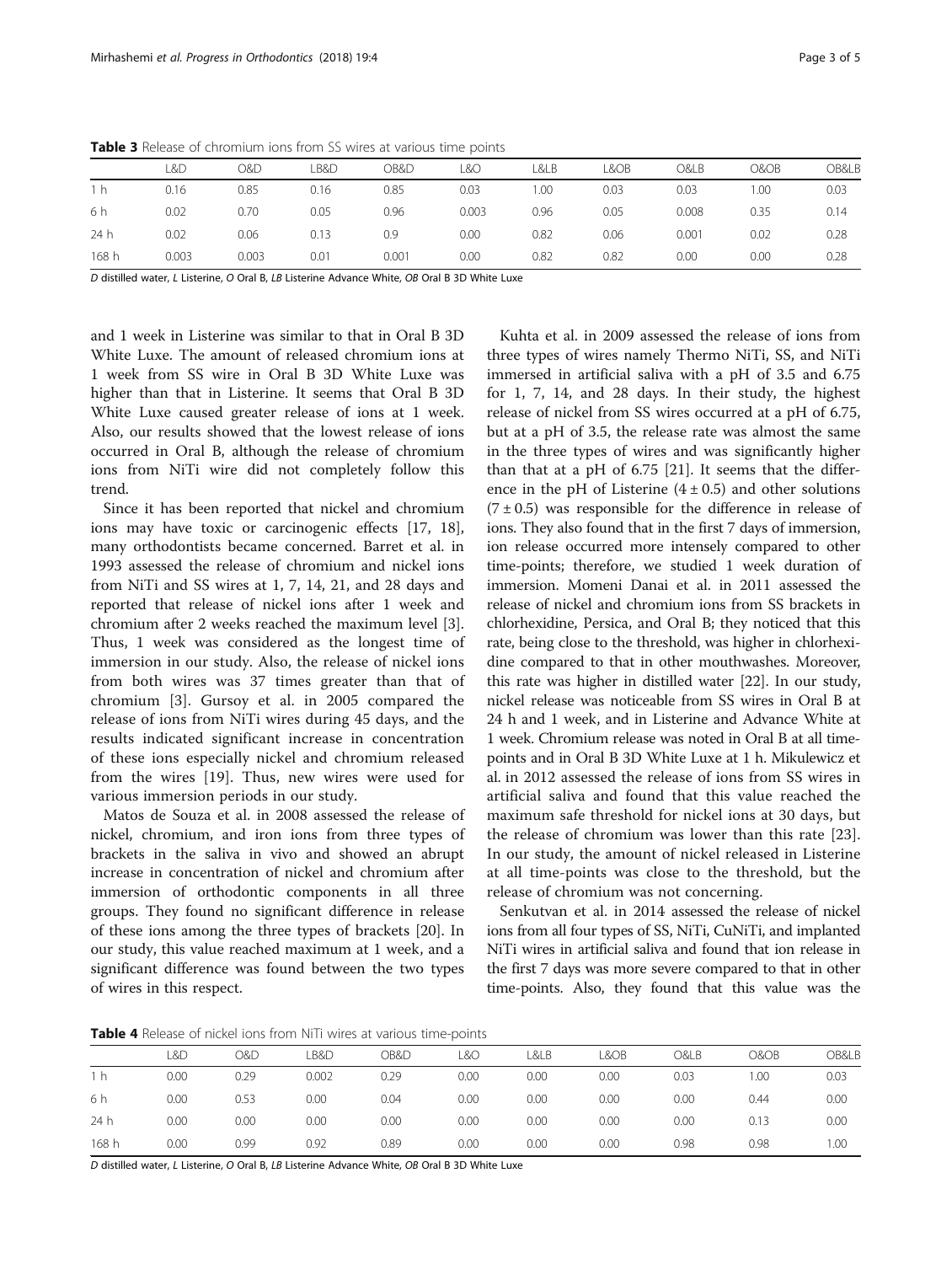<span id="page-3-0"></span>

|                                                                                               | 1 &D.    | റന   | I B&D | OB&D - | L&O      |      | L&LB L&OB | O&I B    | O&OB. | OB&L B |
|-----------------------------------------------------------------------------------------------|----------|------|-------|--------|----------|------|-----------|----------|-------|--------|
| 1 <sub>h</sub>                                                                                | $0.00 -$ | 0.88 | 0.00  | 0.002  | 0.00     | 0.00 | 0.00      | $0.00 -$ | 0.007 | 0.001  |
| 6h                                                                                            | $0.00 -$ | 0.7  | 0.00  | 0.02   | $0.00 -$ | 0.00 | 0.00      | $0.00 -$ | 0.00  | 0.008  |
| 24 h                                                                                          | $0.00 -$ | 1.00 | 0.00  | 0.00   | $0.00 -$ | 0.00 | 1.00      | $0.00 -$ | n nn  | 0.00   |
| 168 h                                                                                         | $0.00 -$ | 0.03 | 0.42  | 0.00   | 0.00     | 0.00 | 0.97      | 0.42     | 0.00  | 0.00   |
| D distilled water, L Listerine, O Oral B, LB Listerine Advance White, OB Oral B 3D White Luxe |          |      |       |        |          |      |           |          |       |        |

highest for NiTi and the lowest for SS wires [[24](#page-4-0)]. Our results confirmed their findings.

Jamilian et al. in 2014 evaluated ion release from NiTi and SS wires in Oral B and Orthokin mouthwashes and noticed that this value was lower than the safe threshold. Also, NiTi wires released more ions than did SS wires [[15\]](#page-4-0). This finding was also confirmed in our study.

Tahmasebi et al. in 2015 evaluated the release of ions from wires and brackets in Oral B fluoride mouth rinse and found that NiTi wires had the highest release of nickel ions and SS wires had the highest release of chromium [\[25\]](#page-4-0). In our study, the release of both ions from NiTi wires was higher than that from SS wires, although some differences were observed at different time-points. The results of our study showed that the release of ions from both wires in Oral B 3D White Luxe, Listerine Advance White, and Oral B was within the safe threshold [\[14](#page-4-0), [26, 27\]](#page-4-0), but the release of nickel from NiTi wires in Listerine was higher than this threshold probably due to the low pH of this solution. Thus, it seems that more attention must be paid when prescribing this rinse for patients with NiTi wires. Due to differences in physiological conditions of the oral cavity [\[28, 29](#page-4-0)] and in vitro conditions, in vivo studies on this subject and use of artificial saliva are recommended to obtain more accurate results. Also, due to the variability in rinses available over

Table 6 Release of nickel ions from NiTi and SS wires at various time-points

| Ni (mean $+$ SD) |             |                   |                           |                             |                  |
|------------------|-------------|-------------------|---------------------------|-----------------------------|------------------|
|                  |             | 1 h               | 6 h                       | 24 h                        | 168 h            |
| Distilled water  | <b>NITI</b> | $10 + 0$          | $16 \pm 2.8$              | $20 \pm 0$                  | $23.3 \pm 2.8$   |
|                  | SS.         | $10 + 0$          | $13.3 \pm 2.8$            | $21.6 + 2.8$                | $53.3 \pm 2.8$   |
| Listerine        | NITI.       |                   | $276 + 20.8$ 576 + 25.1   | $3180 \pm 20$               | $11,500 \pm 500$ |
|                  | SS.         |                   | $53.3 + 2.8$ $61.6 + 2.8$ | $63.3 + 2.8$                | $83.3 \pm 2.8$   |
| Oral B           |             | NITL $26.6 + 2.8$ | $31.6 \pm 2.8$            | $81.6 + 2.8$                | $85 + 5$         |
|                  | SS.         | $11.6 + 2.8$      | $15 \pm 0$                | $21.6 + 2.8$                | $43.3 \pm 2.8$   |
| l isterine       |             | NITL $55 + 5$     |                           | $148.3 + 2.8$ $168.3 + 2.8$ | $170 + 5$        |
| Advance White    | SS          | $31.6 \pm 2.8$    | $35 \pm 5$                | $43.3 \pm 2.8$              | $48.3 + 2.8$     |
| Oral B 3D        | NITI.       | $26.6 \pm 2.8$    | $48.3 + 2.8$              | $101.6 \pm 2.8$             | $185 + 5$        |
| White Luxe       | ß           | $20 + 0$          | $23.3 \pm 2.8$            | $63.6 + 3.2$                | $85 \pm 5$       |

SD standard deviation

Table 7 Release of chromium ions from NiTi and SS wires at various time-points

| $Cr$ (mean $+$ SD) |             |                       |              |                |                |
|--------------------|-------------|-----------------------|--------------|----------------|----------------|
|                    |             | 1 <sub>h</sub>        | 6 h          | 24 h           | 168 h          |
| Distilled water    | <b>NITI</b> | $16.6 \pm 5.7$        | $26.6 + 5.7$ | $31.6 \pm 2.8$ | $33.3 \pm 2.8$ |
|                    | SS          | $20 + 0$              | $23.3 + 2.8$ | $33.3 + 2.8$   | $45 + 5$       |
| l isterine         | <b>NITI</b> | $33.3 + 2.8$          | $48.3 + 2.8$ | $51.6 + 2.8$   | $61.6 + 2.8$   |
|                    | SS          | $78.3 + 2.8$          | $33.3 + 2.8$ | $45 + 5$       | $61.6 + 2.8$   |
| Oral B             | <b>NITI</b> | $78.3 + 2.8$          | $33.3 + 2.8$ | $40 + 5$       | $75 + 5$       |
|                    | SS          | $16.6 + 5.7$          | $20 + 0$     | $23.3 + 2.8$   | $78.3 + 7.8$   |
| Listerine Advance  | <b>NITI</b> | $28.3 + 2.8$          | $31.6 + 2.8$ | $51.6 \pm 2.8$ | $140 + 5$      |
| White              | SS          | $28.3 + 2.8$          | $31.6 + 2.8$ | $41.6 + 2.8$   | $58.3 \pm 2.8$ |
| Oral B 3D White    | <b>NITI</b> | $20 + 0$              | $31.6 + 2.8$ | $45 + 5$       | $175 + 5$      |
| Luxe               | SS          | $16.6 + 5.7$ $25 + 5$ |              | $35 \pm 5$     | $65 \pm 5$     |

SD standard deviation

the counter, future studies using other mouthwashes are recommended.

## Conclusions

It seems that Listerine causes the highest release of ions, and Listerine Advance White, Oral B 3D White Luxe, and distilled water were similar in terms of ion release. Oral B caused the lowest release of ions.

#### Acknowledgements

This study was based on a thesis for a doctoral degree in dentistry.

#### Funding

This study is provided by Tehran University of Medical Sciences, International Campus, grant number 32007.

#### Authors' contributions

AM owns the main idea, designed the study, and helped in data interpretation. HE also designed the study. SJ performed the study and searched the literature, helped in preparing the manuscript, and helped in data interpretation. AM and SJ performed the study and interpreted the data and prepared the final manuscript. MK performed the statistics and helped in data interpretation. All authors read and approved the final manuscript.

#### Competing interests

The authors declare that they have no competing interests.

#### Publisher's Note

Springer Nature remains neutral with regard to jurisdictional claims in published maps and institutional affiliations.

#### Author details

<sup>1</sup>Orthodontic Department, School of Dentistry, Tehran University of Medical Sciences, International Campus, Laser Research Center of Dentistry, Tehran, Iran. <sup>2</sup> School of Dentistry, Tehran University of Medical Sciences, Tehran, Iran.<br><sup>3</sup> Dental Besearch Center, Dentistry Besearch Institute, Tehran University of <sup>3</sup>Dental Research Center, Dentistry Research Institute, Tehran University of Medical Sciences, Tehran, Iran.